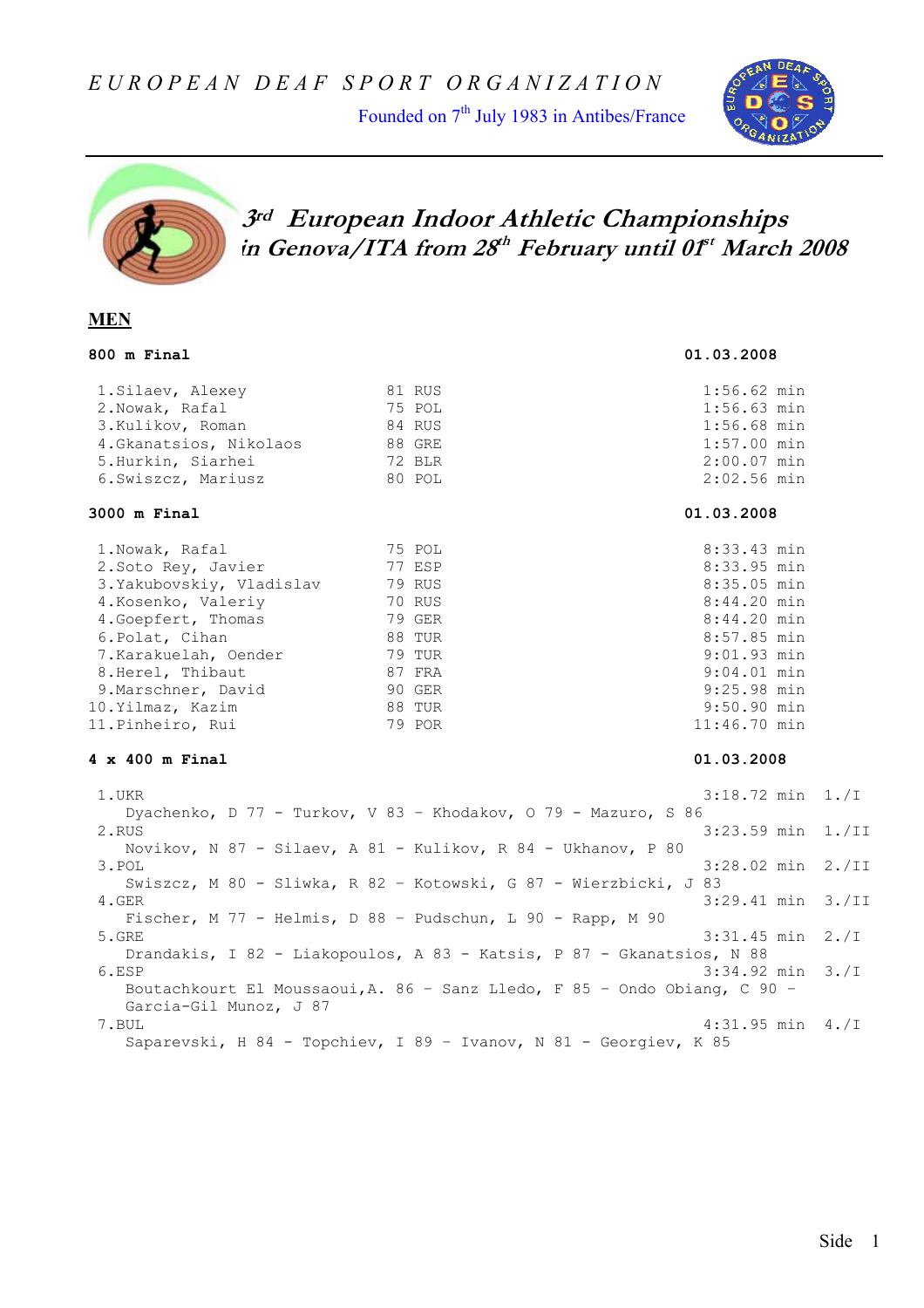Founded on 7<sup>th</sup> July 1983 in Antibes/France





 **3rd European Indoor Athletic Championships in Genova/ITA from 28th February until 01st March 2008** 

### **MEN**

| TRIPLE JUMP Final                                  |                                           |                              |                             | 01.03.2008                                                                  |
|----------------------------------------------------|-------------------------------------------|------------------------------|-----------------------------|-----------------------------------------------------------------------------|
| 1. Landar, Alexey 87 RUS                           |                                           |                              |                             | 14.44 m                                                                     |
|                                                    | 14.20 14.22 14,09 14,08 14,41 14,44       |                              |                             |                                                                             |
| 2. Savostin, Alexey                                |                                           | <b>Example 188 RUS</b>       |                             | 14.35 m                                                                     |
|                                                    | $14.10$ $14.31$ - $13.95$ $14.18$ $14.35$ |                              |                             |                                                                             |
| 3.Smons, Janis                                     |                                           | 87 LAT                       |                             | 14.27 m                                                                     |
|                                                    | 13.76 14,05                               | $14, 27$ $14, 15$ $14, 04$ x |                             |                                                                             |
| 4. Kozich, Aliaksandr                              |                                           | 87 BLR                       |                             | 14.11 m                                                                     |
|                                                    | $\mathbf{x}$ -                            | 13,78 x 13,93 14,11          |                             |                                                                             |
| 5. Prypiyalo, Sergiy 82 UKR                        |                                           |                              |                             | 13.81 m                                                                     |
|                                                    | 13.73 13,57 13,81 13,58 13,65 13,61       |                              |                             |                                                                             |
|                                                    |                                           |                              |                             | 13.58 m                                                                     |
| 6.Prokopenko, Yaroslav $82$ UKR<br>13.58 13,53 x - |                                           |                              |                             |                                                                             |
|                                                    |                                           |                              |                             |                                                                             |
| HEPTATHLON Final                                   |                                           |                              |                             | 01.03.2008                                                                  |
|                                                    |                                           |                              |                             | (60 m, LONG JUMP, SHOT PUT, HIGH JUMP - 60 m Hurdles - POLE VAULT - 1000 m) |
|                                                    |                                           |                              |                             |                                                                             |
| 1. Bischlager, Christoph 83 GER                    |                                           |                              |                             | 4275 Pts                                                                    |
|                                                    |                                           |                              | 7.65 - 5.65 - 12.88- 1.82   |                                                                             |
|                                                    | $9.30 - 3.40 - 3:00.81$                   |                              |                             |                                                                             |
| 2. Paukson, Hans-Kristjan 79 EST                   |                                           |                              |                             | 4195 Pts                                                                    |
|                                                    | $7.78 - 6.04 -$                           |                              | $10.86 - 1.70$              |                                                                             |
|                                                    |                                           |                              |                             |                                                                             |
|                                                    | $9.35 - 3.80 - 3.00.29$                   |                              |                             | 4045 Pts                                                                    |
| 3. Shaydetskiy, Oleg<br>7.72                       |                                           | 83 RUS                       |                             |                                                                             |
| 9.65                                               | $-3.90 - 3:05.98$                         |                              | $-6.01 - 9.63 - 1.70$       |                                                                             |
| 4. Iakovlev, Alexey 76 RUS                         |                                           |                              |                             | 3745 Pts                                                                    |
|                                                    |                                           |                              | $7.52 - 6.54 - 8.60 - 1.55$ |                                                                             |
| 10.34                                              | $-3.60 - 3:16.03$                         |                              |                             |                                                                             |
|                                                    |                                           | 84 FRA                       |                             | 3581 Pts                                                                    |
|                                                    |                                           |                              | $5.64$ - 10.96- 1.73        |                                                                             |
| 5. Cohua, Romain<br>7.29 -                         | $11.06 - 2.40 - 3:06.94$                  |                              |                             |                                                                             |
| 6. Krazhau, Ivan<br>8.09 -                         |                                           | 86 BLR                       |                             | HW                                                                          |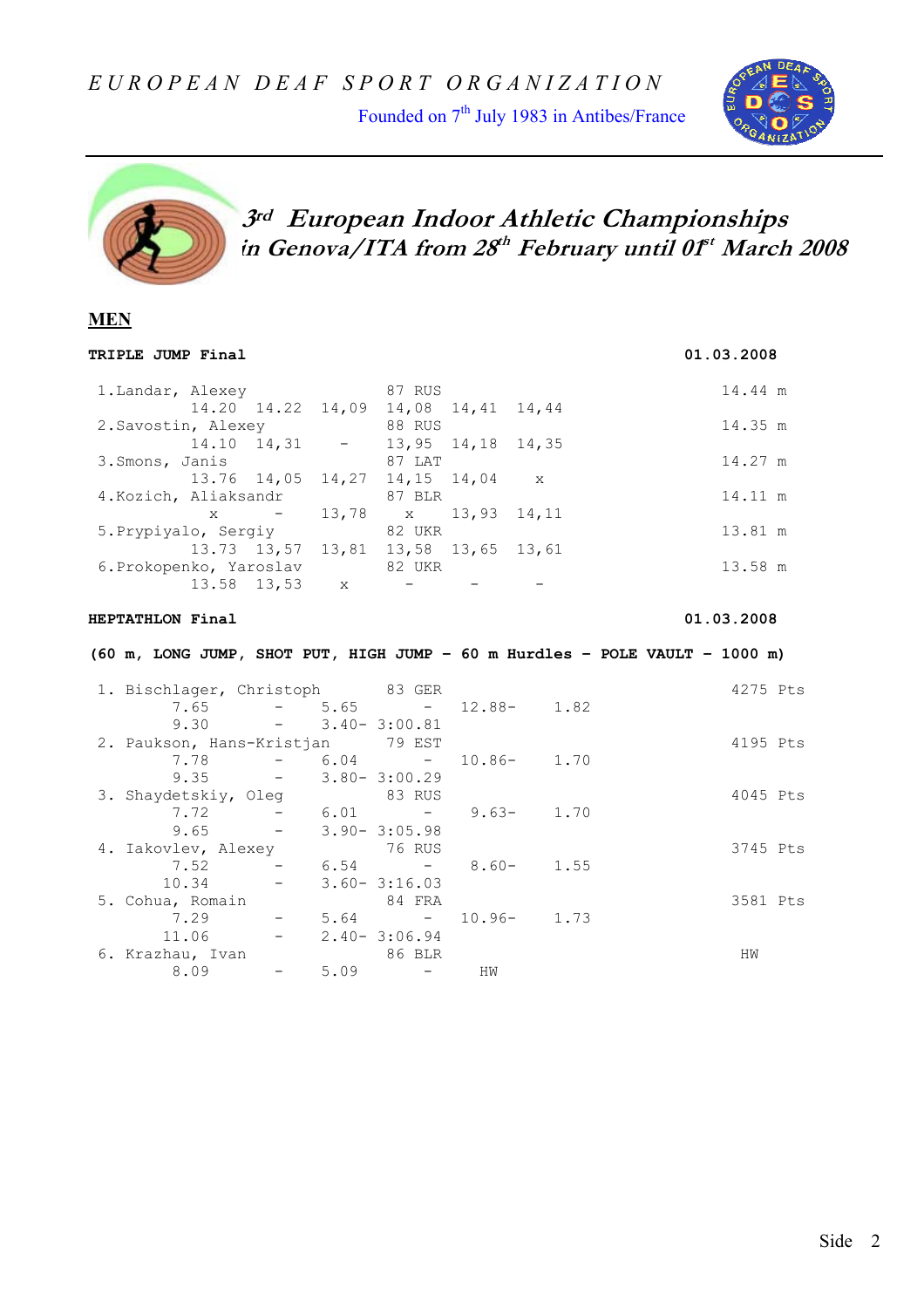Founded on  $7<sup>th</sup>$  July 1983 in Antibes/France





# **3rd European Indoor Athletic Championships in Genova/ITA from 28th February until 01st March 2008**

### **WOMEN**

### **800 m Final 01.03.2008**

### 1.Peffers, Lauren 88 GBR 2:13.75 min 2.Erofeeva, Nelli 83 RUS 2:14.52 min 3.Selivanava, Halina 90 BLR 2:15.47 min 4.Zareba, Edyta 82 POL 2:18.91 min 5.Senina, Alevtina 89 RUS 2:25.78 min 6.Piery, Ekaterina 74 FRA 2:27.14 min

#### **3000 m Final 01.03.2008**

| 1.Yakubovskaya, Olqa        | 81 RUS | 9:57.92  |
|-----------------------------|--------|----------|
| 2. Marquez Burdallo, Sandra | 77 ESP | 10:26.80 |
| 3. Gaynetdinova, Daria      | 85 RUS | 10:29.01 |
| 4. Golovko, Mariya          | 75 UKR | 10:39.06 |
| Zareba, Edyta               | 82 POL | DNF      |

#### **4 x 400 m Final 01.03.2008**

1.Yakubovska 81 Rusija 81 Rusija 81 Rusija 81 Rusija 81 Rusija 9:57.92 min P 10:26.80 min s 10:29.01 min 4.Goloven 10:39.06 min

 1.BLR 3:56.90 min Belaya, K 88 - Hralko, M 87 - Selivanava, H 90 - Tsiarentsyeva, A 82 2.RUS 3:58.92 min Senina, A 89 - Gurova, E 87 - Erofeeva, N 83 - Golovina, K 92 3.UKR 3:59.59 min Shapoval, Y 88 - Kuprych, S 90 - Khaziieva, N 83 - Zverynska, I 72 4.EST 4:15.78 min Ojastu, A 88 - Maendsoo, M 90 - Laidra, L 83 - Manninen, E 81 5.POL 4:18.38 min Zareba, E 82 - Lewandowska, K 90 - Kupisz, E 88 - Bachmatiuk, M 86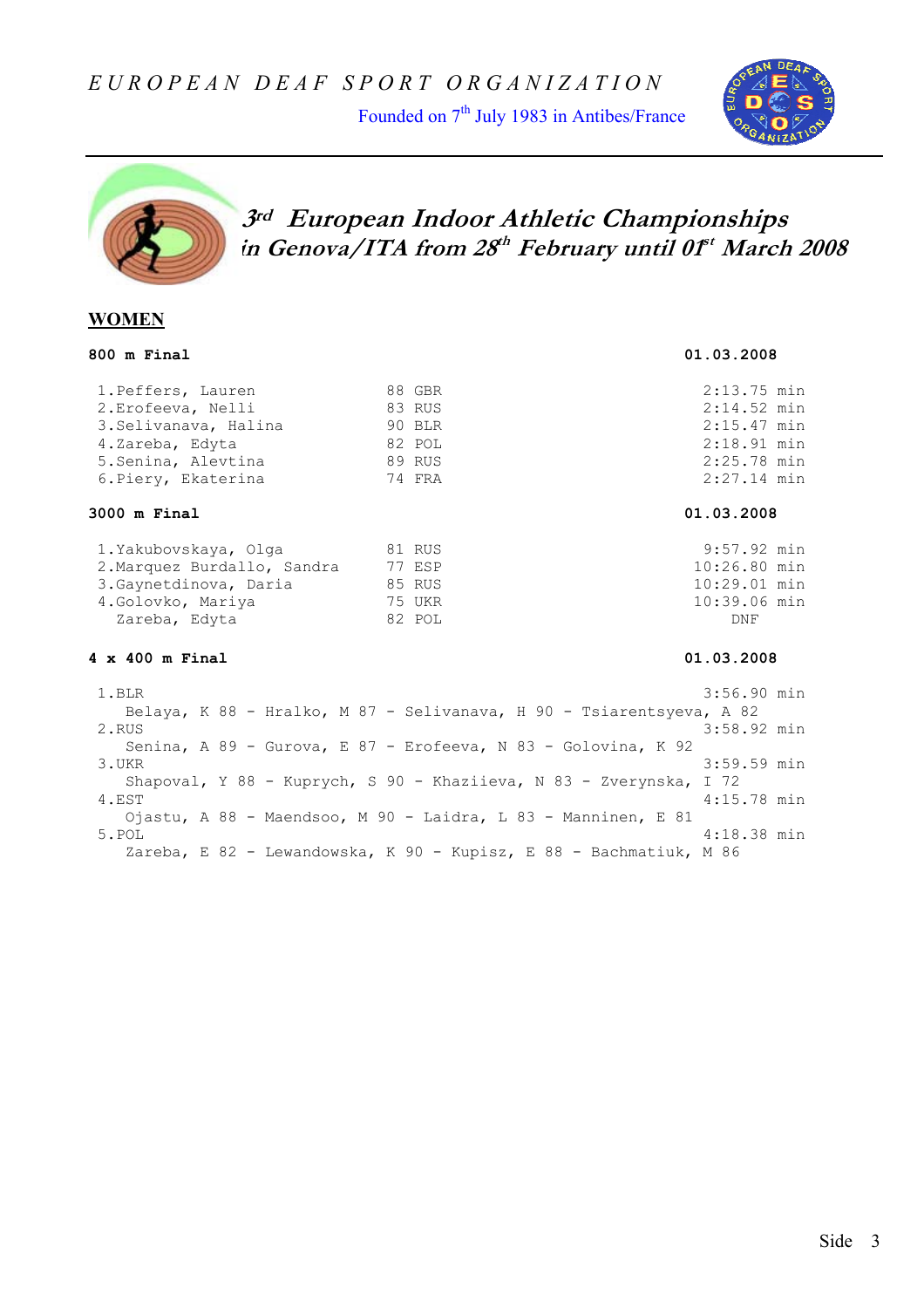Founded on 7<sup>th</sup> July 1983 in Antibes/France





# **3rd European Indoor Athletic Championships in Genova/ITA from 28th February until 01st March 2008**

# MEDALS

## **01.03.2008**

|                         | <b>COUNTRIES</b> | Gold                    | <b>Silver</b>    | <b>Bronze</b>           | 4.                      | 5.                      | 6.                      | Rank                    |
|-------------------------|------------------|-------------------------|------------------|-------------------------|-------------------------|-------------------------|-------------------------|-------------------------|
| $\mathbf{1}$            | <b>RUS</b>       | $\overline{7}$          | 10               | 6                       | 10                      | $\boldsymbol{2}$        | $\overline{\mathbf{4}}$ | $\mathbf{1}$            |
| $\overline{2}$          | <b>UKR</b>       | $\overline{\mathbf{4}}$ | $\mathbf{3}$     | 5                       | $\overline{2}$          | $\overline{\mathbf{3}}$ | $\overline{2}$          | $\boldsymbol{2}$        |
| $\overline{\mathbf{3}}$ | <b>POL</b>       | $\overline{\mathbf{4}}$ | 3                | $\mathbf{1}$            | $\mathbf{1}$            | $\overline{\mathbf{4}}$ | $\overline{2}$          | $\mathbf{3}$            |
| $\overline{\mathbf{4}}$ | <b>BLR</b>       | $\overline{\mathbf{3}}$ | $\overline{2}$   | $\overline{\mathbf{3}}$ | $\overline{\mathbf{3}}$ | $\overline{\mathbf{3}}$ | $\boldsymbol{0}$        | $\overline{\mathbf{4}}$ |
| 5                       | <b>EST</b>       | $\overline{2}$          | $\overline{2}$   | $\mathbf{1}$            | $\overline{\mathbf{3}}$ | $\mathbf{1}$            | $\boldsymbol{2}$        | 5                       |
| 6                       | <b>GER</b>       | $\overline{2}$          | $\boldsymbol{0}$ | $\overline{\mathbf{3}}$ | $\mathbf{1}$            | $\overline{\mathbf{3}}$ | $\mathbf{1}$            | 6                       |
| $\overline{7}$          | <b>ESP</b>       | $\mathbf{1}$            | $\overline{2}$   | $\mathbf{1}$            | $\boldsymbol{0}$        | $\boldsymbol{0}$        | $\mathbf{1}$            | $\overline{7}$          |
| 8                       | <b>GBR</b>       | $\mathbf{1}$            | $\boldsymbol{0}$ | $\mathbf{1}$            | $\boldsymbol{0}$        | $\boldsymbol{0}$        | $\boldsymbol{0}$        | 8                       |
| 9                       | <b>LTU</b>       | $\boldsymbol{0}$        | $\mathbf{1}$     | $\boldsymbol{0}$        | $\boldsymbol{0}$        | $\boldsymbol{0}$        | $\bf{0}$                | 9                       |
| 10                      | <b>TUR</b>       | $\boldsymbol{0}$        | $\mathbf{1}$     | $\boldsymbol{0}$        | $\boldsymbol{0}$        | $\boldsymbol{0}$        | $\mathbf{1}$            | 10                      |
| 11                      | <b>GRE</b>       | $\boldsymbol{0}$        | $\boldsymbol{0}$ | $\mathbf{1}$            | $\overline{2}$          | $\overline{2}$          | $\bf{0}$                | 11                      |
| 12                      | <b>SVK</b>       | $\bf{0}$                | $\bf{0}$         | $\mathbf{1}$            | $\boldsymbol{0}$        | $\bf{0}$                | $\bf{0}$                | 12                      |
| 13                      | <b>LAT</b>       | $\boldsymbol{0}$        | $\boldsymbol{0}$ | $\mathbf{1}$            | $\mathbf{1}$            | $\bf{0}$                | $\bf{0}$                | 13                      |
| 14                      | <b>ITA</b>       | $\boldsymbol{0}$        | $\boldsymbol{0}$ | $\boldsymbol{0}$        | $\mathbf{1}$            | $\boldsymbol{0}$        | $\mathbf{1}$            | 14                      |
| 15                      | <b>FRA</b>       | $\boldsymbol{0}$        | $\boldsymbol{0}$ | $\boldsymbol{0}$        | $\boldsymbol{0}$        | $\mathbf{1}$            | $\overline{2}$          | 15                      |
| 16                      | <b>BUL</b>       | $\bf{0}$                | $\boldsymbol{0}$ | $\boldsymbol{0}$        | $\boldsymbol{0}$        | $\boldsymbol{0}$        | $\mathbf{1}$            | 16                      |
|                         | <b>TOTAL</b>     | 25                      | 25               | 25                      | 24                      | 20                      | 19                      |                         |